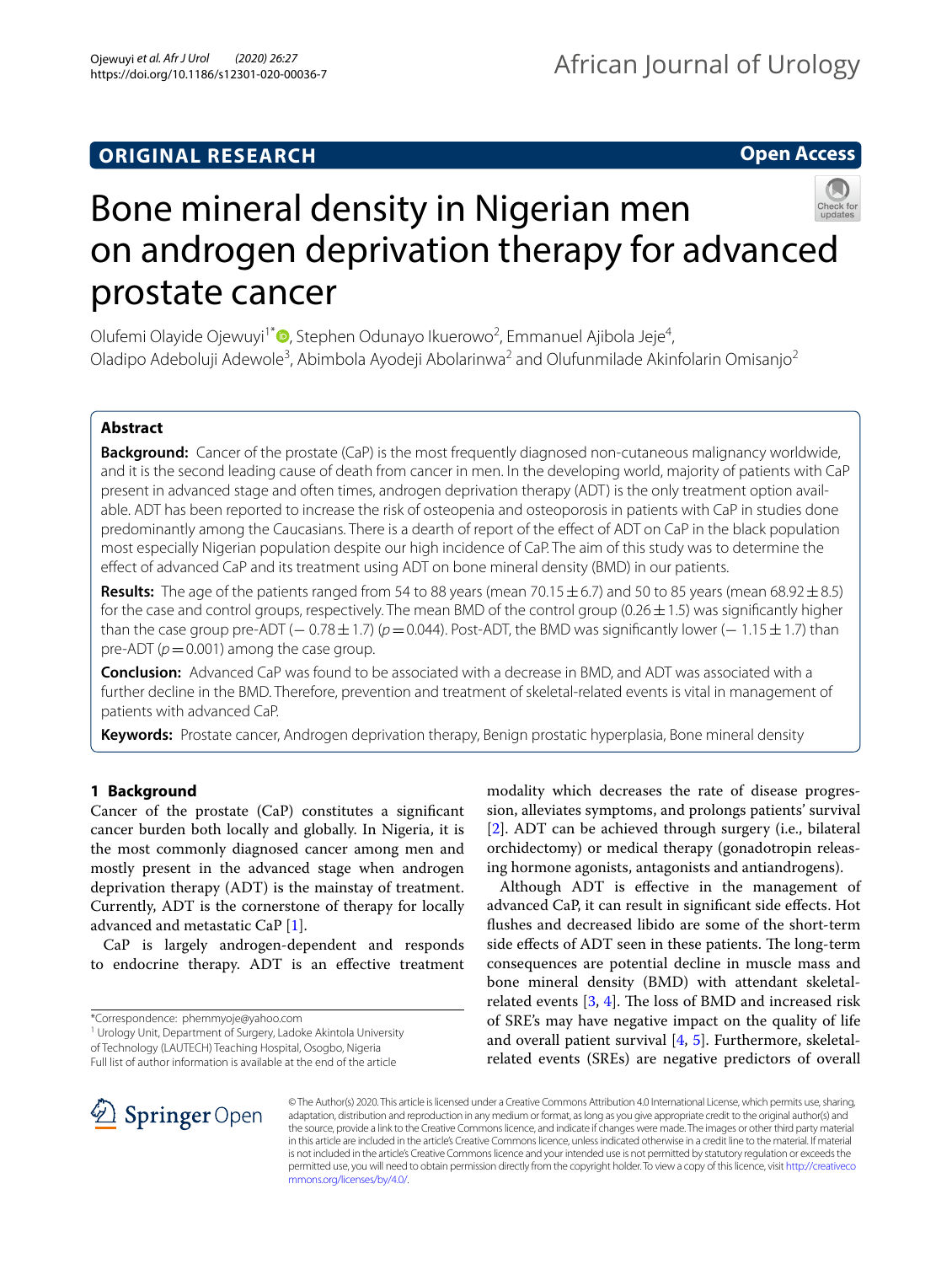survival in patients with CaP  $[4]$  $[4]$ . Therefore, maintenance of optimum bone health throughout the natural course of CaP is vital to maintaining the quality of life and also prolonging survival of these patients.

In view of this, many studies have brought into focus the need to predict and prevent the progression of osteoporosis in patients with CaP receiving ADT [\[3](#page-5-2), [5,](#page-5-4) [6](#page-5-5)] Some authors have recommended that all patients with CaP should undergo baseline BMD measurement before initiating ADTs, and repeat BMD assessments should be performed every 6–12 months in patients with baseline osteopenia and osteoporosis and every 1–2 years in patients with a normal baseline BMD  $[6, 7]$  $[6, 7]$  $[6, 7]$  The majority of these studies were conducted in predominantly Caucasian population  $[5, 8-12]$  $[5, 8-12]$  $[5, 8-12]$ . Moreover, previous research among African-American populations has documented contradicting reports [\[13](#page-5-9), [14\]](#page-5-10). Existing literature review revealed no previously documented study of the efects of treatment of CaP with ADT on BMD in the Nigerian population in spite of the high incidence [[15](#page-5-11)] and mortality [[16\]](#page-5-12) of CaP among this population. In addition, measurement of BMD among patients with advanced CaP is not routinely done in our practice and therefore, this study aimed at evaluating the efect of advanced CaP and its treatment using ADT on the BMD of Nigerian men.

# **2 Methods**

# **2.1 The patients**

This was a prospective case–control study among men attending the urology clinic in a Teaching Hospital, in Lagos from July 2016 to June 2017. Two groups of men were recruited. Group 1, the case group, consisted of men with hormone-naive histologically confrmed adenocarcinoma of the prostate who have locally advanced or metastatic disease and group 2 were men with benign prostatic hyperplasia.

Men with other cancers apart from CaP, fracture/ deformity of the intermediate phalange of the middle fnger of the non-dominant hand, and those on therapy with anti-resorptive agents were excluded.

# **2.2 Bone mineral density testing**

BMD of the patients was assessed using accuDEXA device from Lone Oak Medical Technologies. It is a bone densitometer that estimates BMD of the intermediate phalange of the middle fnger of the non-dominant hand. It is a self-contained, table-top unit, employing Dual Energy X-ray Absorptiometry (DEXA) technology. After the fnger is scanned, results are generated in less than 1 min. This BMD value is a relative indicator of bone density elsewhere in the body, and the accuDEXA's BMD estimates can be used as an aid to the physician in determining fracture risk.

BMD was checked at the point of diagnosis before commencement of androgen deprivation therapy and at 3 months post-ADT. The BMD of the control group was also measured. A *T* score of 0 means BMD of the patient was equal to the norm for a healthy young adult of the same sex and race, which is the standard norm on the calibrated accuDEXA equipment. Diferences between BMD of the patient and that of the established norm were measured in units called standard deviations (SDs). The more the standard deviations below 0 indicated as negative numbers, the lower the BMD of the patient and the higher the risk of fracture occurrence. A T –score>−1 is considered normal or healthy. A *T* score between − 1 and − 2.5 indicates that patient has low bone mass (osteopenia). A *T* score of  $-2.5$  or lower indicates that patient has osteoporosis. The greater the negative number, the more severe the osteoporosis.

Samples for baseline serum PSA were also taken preand post-ADT.

# **2.3 Data collection and statistical analysis**

The data obtained from the patients were entered into Statistical Package for Social Sciences (SPSS) version 22 for analysis. Univariate analysis of categorical variables; race and clinical stage was done using frequency tables while continuous variables including age, and bone mineral density were expressed as mean $\pm$ standard deviation (SD). Test of association between categorical variables was done using Pearson Chi-square. Comparison of mean BMD of the control and case group was done using independent *t* test. Comparison of the mean BMD preand post-ADT was done using paired *t* test. Wilcoxon rank value and McNemar test were used as appropriate. Results were displayed using appropriate graphical presentations. For all statistical tests, *p* value < 0.05 was considered as statistically signifcant.

# **3 Results**

## **3.1 Patient characteristics**

One hundred and ffty-four patients were enrolled in the study, 77 in each group. The age of patients ranged from 54 to 88 (mean=70) years among the case group and 50–85 (mean = 69) among the control group ( $p = 0.283$ ). The mean Gleason score was 8. The median PSA pre- and post-ADT was 346 and 9 ng/ml, respectively. Majority (91%) had bilateral orchidectomy as the method of ADT.

# **3.2 BMD results**

The BMD categories based on the  $T$  score were analysed for the control and the case group. In the control group, 55 patients (71.4%) had normal BMD (*T* score − 1 or more), 19 patients (24.7%) had osteopenia (*T* score between  $-1$  and  $-2.5$ ) while 3 patients (3.9%) had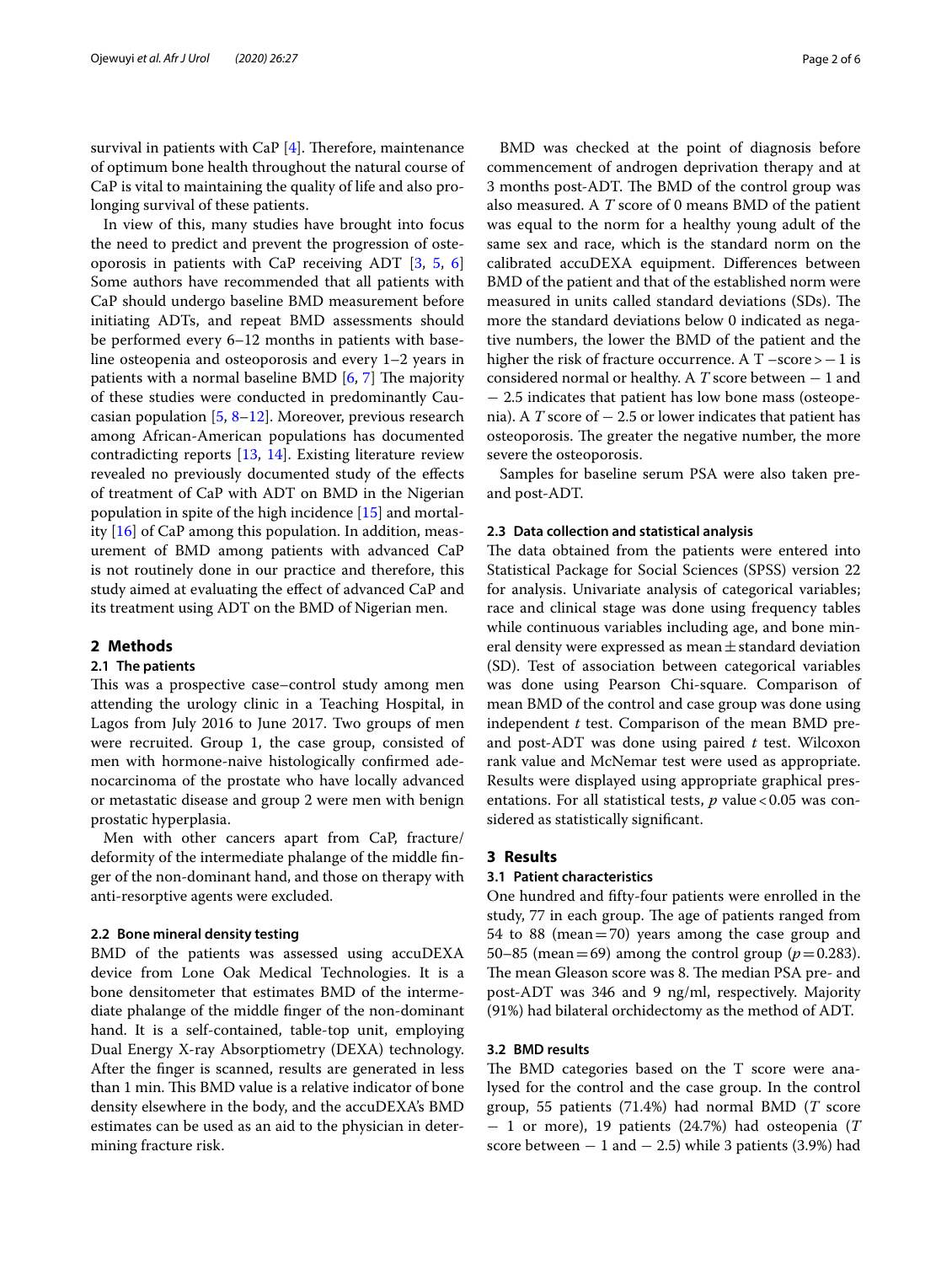osteoporosis ( $T$  score  $-2.5$  or lower). In the case group, pre-ADT, 43 patients (55.8%) had normal BMD (*T* score – 1 or more), 23 patients (29.9%) had osteopenia (*T* score between  $-1$  and  $-2.5$ ) while 11 patients (14.3%) had osteoporosis (*T* score − 2.5 or lower). Using Fischer's exact test for categorical tables, there was a statistical signifcance between the BMD categories of the two groups.  $(p=0.039)$ . Correlation between age and BMD value showed worsening BMD with increasing age in case and control group; *p* value of 0.012 and 0.004, respectively.

The range of the BMD of case group (pre-ADT) was − 4.825 to 3.069, while that of the control group was  $-$  3.565 to 3.543. The mean BMD of the case group (pre-ADT) was much lower than that of the control group,  $-0.78\pm1.7$  and  $0.26\pm1.5$ , respectively. There was statistically signifcant diference in the mean BMD of the case and control groups  $(t=2.027; p=0.044)$  (Table [1\)](#page-2-0).

In the case group, pre-ADT, 43 patients (55.8%) had normal BMD (*T* score>− 1), 23 patients (29.9%) had osteopenia (*T* score between  $-1$  and  $-2.5$ ) while 11 patients (14.3%) had osteoporosis (*T* score − 2.5 or lower). Following ADT, the BMD was assessed again at 3 months post-ADT; it showed a decreasing trend. The number of patients who had normal BMD pre-ADT had reduced to 31 (40.3%), the number with osteopenia had increased to 27 (35.1%) while the number of those with osteoporosis had increased to 19 patients (24.7%). Using McNemar test, there was a statistically signifcant diference, *p*=0.043 (Table [2](#page-2-1)).

The range of BMD of pre-ADT and at 3 months post-ADT was − 4.825 to 3.069 and − 4.189 to 3.509,

<span id="page-2-1"></span>

| Table 2 Comparison of BMD pre- and post-ADT |  |  |  |  |  |  |  |  |
|---------------------------------------------|--|--|--|--|--|--|--|--|
| among men with advanced prostate cancer     |  |  |  |  |  |  |  |  |

|                              | $Pre-ADT (N=77)$     | 3-month<br>post-ADT<br>$(N=77)$ | p value |
|------------------------------|----------------------|---------------------------------|---------|
| <b>BMD T score</b>           |                      |                                 | 0.001   |
| Mean $\pm$ SD                | $-0.78 \pm 1.7$      | $-1.15 \pm 1.7$                 |         |
| Range                        | $-4.825, 3.069$      | $-4.189, 3.509$                 |         |
| <b>BMD</b> group             |                      |                                 |         |
| Normal $(>-1)$               | 43 (55.8)            | 31(40.3)                        | 0.043   |
| Osteopenia (- 1 to<br>$-2.5$ | 23 (29.9)            | 27(35.1)                        |         |
| Osteoporosis $(<$ - 2.5)     | 11(14.3)             | 19 (24.7)                       |         |
| PSA                          |                      |                                 | < 0.001 |
| Median (Q1, Q3)              | 345.9 (65.4, 1399.2) | 9.38(1.6, 29.8)                 |         |
| Range                        | 17.0, 7865.0         | 1.6, 578.8                      |         |

respectively. The mean BMD was higher at diagnosis compared to at 3 months post-ADT,  $-0.78 \pm 1.7$  and − 1.15±1.7, respectively. Using paired *t* test, there was statistically signifcant diference between the mean values  $(p=0.001)$  $(p=0.001)$  (Fig. 1).

# **4 Discussion**

The incidence rate of CaP is increasing globally. In a hospital-based study done in the nineties, the incidence of CaP was put at  $127/100,000$  [[17](#page-5-13)]. However, a more recent community-based study reported that the prevalence rate may be higher than that reported in hospital-based

<span id="page-2-0"></span>**Table 1 Patients characteristics, Gleason score, BMD categories of case and control groups, the mean BMD, decreasing trend of BMD pre- and post-ADT**

|                             | Cases $(n=77)$  | Control $n(77)$ | <b>Total</b> | <b>Statistics</b> |
|-----------------------------|-----------------|-----------------|--------------|-------------------|
| Age groups (years)          |                 |                 |              |                   |
| $51 - 60$                   | 11(14.3)        | 13 (16.9)       | 24 (15.6)    | $p = 0.283$       |
| $61 - 70$                   | 32(41.6)        | 32(41.6)        | 64 (41.6)    |                   |
| $71 - 80$                   | 28 (36.4)       | 27(35.1)        | 55 (35.1)    |                   |
| $81 - 90$                   | 6(7.8)          | 5(6.5)          | 11(6.5)      |                   |
| $Mean \pm SD$               | $70.15 \pm 6.7$ | $68.92 \pm 8.5$ |              |                   |
| BMI                         |                 |                 |              | $p = 0.578$       |
| < 18.5                      | 4(5.2)          | 3(3.9)          | 7(4.5)       |                   |
| $18.5 - 24.9$               | 48 (62.3)       | 56 (72.7)       | 104(67.5)    |                   |
| $25.0 - 29.9$               | 19 (24.7)       | 13(16.9)        | 32 (20.8)    |                   |
| $\geq$ 30.0                 | 6(7.8)          | 5(6.5)          | 11(7.1)      |                   |
| <b>BMD</b> group            |                 |                 |              |                   |
| Normal $(>-1)$              | 43 (55.8)       | 55 (71.4)       | 98 (63.6)    |                   |
| Osteopenia $(-1$ to $-2.5)$ | 23(29.9)        | 19 (24.7)       | 42 (27.3)    | $p = 0.039$       |
| Osteoporosis $(<$ - 2.5)    | 11(14.3)        | 3(3.9)          | 14(9.1)      |                   |
| Mean BMD T score            | $-0.78 \pm 1.7$ | $0.26 \pm 1.5$  |              | $p = 0.044$       |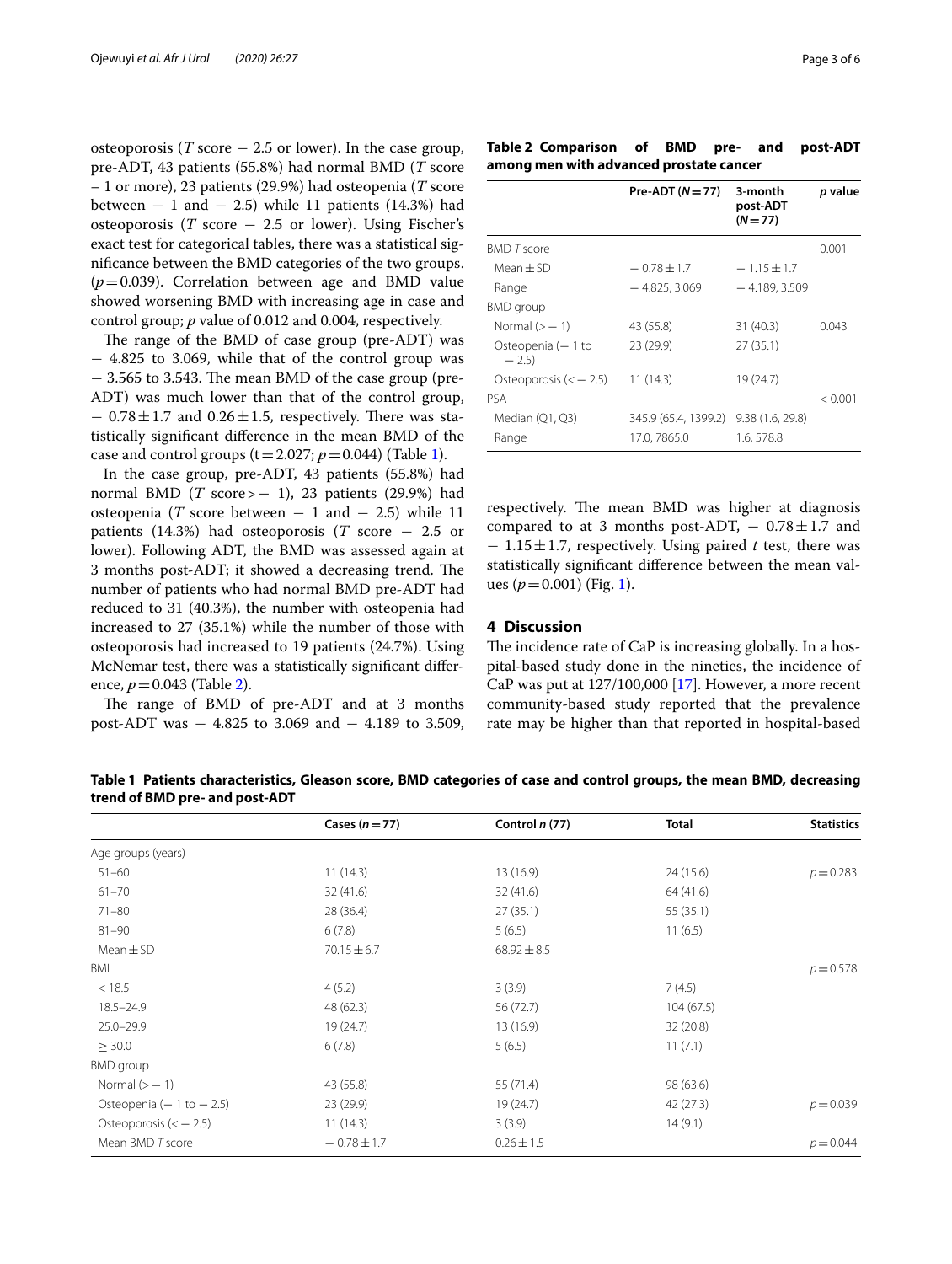

<span id="page-3-0"></span>studies [[18](#page-5-14)]. The Global trends and prostate cancer review 2018 put the incidence of CaP in Nigeria at 9.7% [[19\]](#page-5-15).

The similarity in the age of the case and control groups and the absence of statistically signifcant diference in these age groups  $(p=0.283)$  validate the rationale for using BPH patients as controls. This essentially eliminated the efects of age on the BMD of the two groups, as age is a confounding variable known to afect BMD [\[20](#page-5-16), [21\]](#page-5-17). However with increasing age, there was statistically worsening *T* score in the case and control groups. In this study, we found out that men with CaP had signifcantly lower BMD as compared with controls (those without CaP). This validates the fact that CaP is associated with worse BMD, in addition, treatment with ADT further worsens the BMD in these patients. There was significant resolution in the symptoms the patients presented with following ADT, and therefore worsening of BMD cannot be attributed to disease progression or increase in osteoclasts activity. The high prevalence of low BMD in hormone-naïve patients with CaP has been reported in other studies [[11,](#page-5-18) [20](#page-5-16), [22\]](#page-5-19). However, there have been diferences in the results due to inter-ethnic variations. The mean BMD of the control group determined from this study was  $0.26 \pm 1.5$ . Majority (71.4%) had normal BMD, and few (24.7%) had osteopenia while 3.9% had osteoporosis. This is similar to what was reported in healthy Jamaican men within same age group. It was, however, higher than that reported in a similar Caucasian healthy control group by Kwon et al. [[20\]](#page-5-16) despite the fact that both studies were conducted on the same age groups. Racial differences among our study populations may explain the reason for the higher BMD in our control group. Harris [[23\]](#page-5-20) reported that young healthy African-Americans have approximately 10% greater mean BMD compared to young healthy Caucasians. Similarly, the results of Tobago bone health study showed that BMD was 10–20% higher in Afro-Caribbean males than in United States non-Hispanic black and white males [\[13](#page-5-9)].

Furthermore, Adewole [\[24\]](#page-5-21) and colleagues carried out a prospective study in Nigerian black women measuring their BMD. The local  $T$  scores obtained were compared with the *T* scores obtained using the African-American normative database; they found out that the BMD of the local young healthy normal female Nigerian is higher than that of the African-American female. In many studies involving assessment of BMD, Africans are generally under-represented; in addition, the factor that determines BMD in persons of African descent as compared to Caucasians is not fully known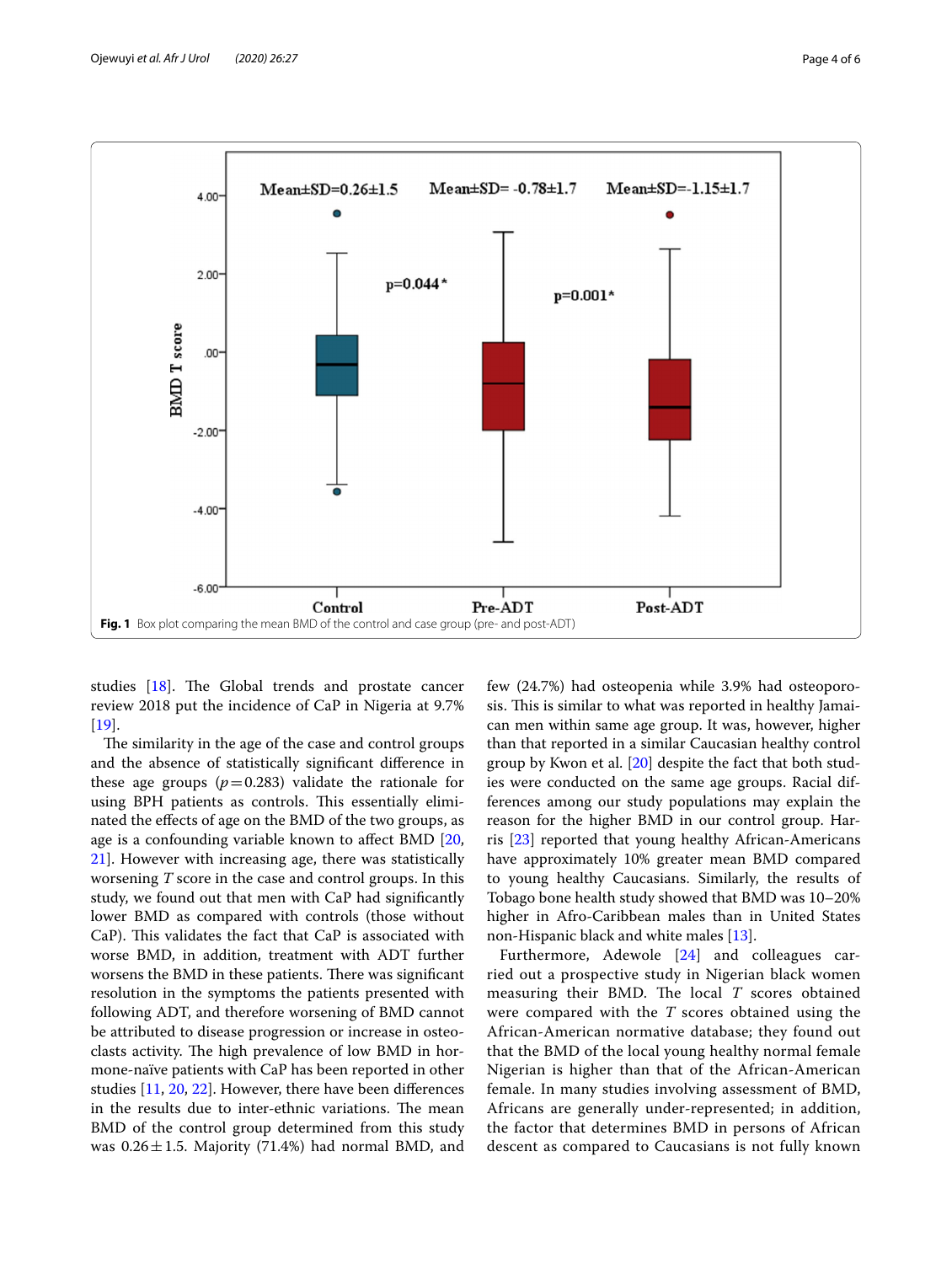yet. Some of the factors attributed to this diference include lifestyle factors, genetic diferences, peak bone mass acquisition and bone geometry [\[25](#page-5-22)].

In our study, based on the available *T* score categories, there was a decreasing trend in the BMD pre-ADT compared to post-ADT. The number of patients with advanced CaP who had normal BMD pre-ADT reduced from 43  $(55.8\%)$  to 31  $(40.3\%)$ . The number of patients with osteoporosis also increased from 11 (14.3%) pre-ADT to  $19$   $(24.7%)$  3 months post-ADT. The mean BMD pre- and post-ADT was statistically signifcantly  $(p < 0.001)$ .

Other researchers have also documented worsening osteopenia and osteoporosis following ADT in patients with CaP, irrespective of race or ethnic group  $[26-29]$  $[26-29]$ . All these reinforce the fact that androgen deprivation therapy negatively afects bone mineral density. Some have suggested that men of African descent may be more immune against to skeletal-related complications which occur with the use of ADT [\[4](#page-5-3)].

The state of hypogonadism induced by ADT in patients with advanced prostate cancer is quite grave. There is an accelerated rate of bone resorption and increased risk of bone fractures. In addition, the risk of fractures following ADT has been shown to be higher with bilateral orchidectomy compared to GnRH agonists. In older men, the normal rate of loss of BMD is approximately 0.5 to 1.0% per year; with bilateral orchidectomy, the rate of loss in BMD is estimated at approximately 8–10% over the first 1 to 2 years  $[30]$  $[30]$ , whereas the rate of BMD loss with GnRH is 3–7% per year [\[31](#page-5-26)]. More than 90% of the patients in our practice still opts for orchiectomy due to lack of afordability of GnRH agonists.

A signifcant number of the patients in urological practice in our environment have advanced CaP and when they develop skeletal-related events, this often result in their hospitalization with its attendant economic consequence. Groot et al. [[32\]](#page-5-27) reported that SREs double the annual treatment-related costs in patients with advanced prostate cancer. Therefore, maintenance of the optimum bone health throughout the course of the disease is important.

The main limitation in this study is that the accuDEXA machine used does not generate *T* scores based on normative data from black Africans; rather it generates *T* scores based on Caucasian males' normative data.

We utilized peripheral accuDEXA machine for assessment of BMD. BMD is most commonly measured using DEXA assessment of the hip or lumbar spine. However, it is expensive, not portable and not universally available. Studies have shown that results obtained with the use of peripheral accuDEXA can be used to diagnose

osteopenia/osteoporosis when DEXA assessment of the hip is not available [[33\]](#page-5-28).

To the best of our knowledge, this is the frst report of the efect of ADT on BMD of Nigerian patients with prostate cancer. Due to the fact that most of our patients present with advanced disease with the widespread use of ADT, we would recommend a further prospective study in the same subgroups of patients to validate the efficacy of peripheral DEXA by comparing with DEXA assessment of the hip. In addition, all patients with CaP and commenced on ADT should undergo a baseline BMD measurement, which is to be repeated serially during the course of treatment. Furthermore, CaP patients with baseline osteopenia and osteoporosis on ADT should be considered for pharmacologic interventions with use of calcium, vitamin D and anti-resorptive agents. This is to signifcantly reduce the risks of skeletal-related events which are negative predictors of overall survival.

# **5 Conclusion**

CaP is associated with a decrease in the BMD, and ADT is associated with a further decline in the BMD of Nigerian patients with CaP. It is therefore necessary to bear this in mind and possibly make provision for prevention and treatment of skeletal-related events in patients receiving ADT for advanced CaP.

#### **Abbreviations**

CaP: cancer of the prostate; BMD: bone mineral density; ADT: androgen deprivation therapy; DEXA: dual energy X-ray absorptiometry; WHO: World Health Organization; GnRH: gonadotropin releasing hormone; PSA: prostate-specifc antigen.

#### **Acknowledgements**

Mr. Clement Akinsola.

#### **Authors' contributions**

OOO was involved in protocol/project development, data collection and management, data analysis, and manuscript writing/editing. SOI was involved in protocol/project development and manuscript writing/editing. EAJ contributed to protocol/project development, data Analysis, and manuscript writing/ editing. OAA was involved in protocol/project development, data analysis, and manuscript writing/editing. AAA contributed to protocol/project development and manuscript writing/editing. OAO contributed to protocol/project development and manuscript writing/editing. All authors read and approved the fnal manuscript.

# **Funding**

None.

#### **Availability of data and materials**

Datasets obtained and analysed in the current study are available upon request from the corresponding author.

#### **Competing interests**

The authors declare that they have no competing interests.

#### **Ethics approval and consent to participate**

All procedures performed in the study were in accordance with the ethical standards of the institutional and/or national research committee (Health Research and Ethics Committee, Lagos State University Teaching